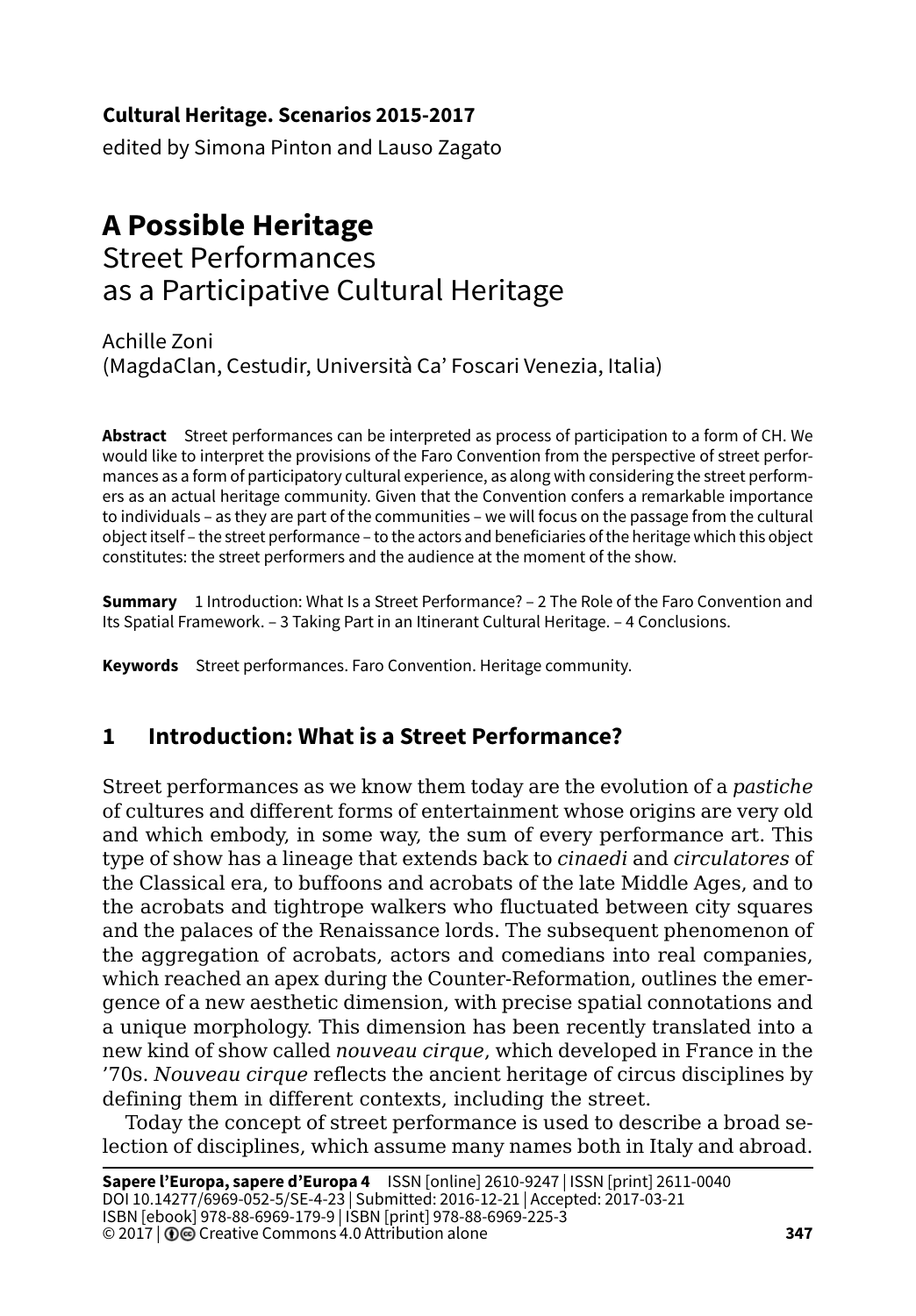Depending on the location, the opinions and the traditions of the artists performing these shows, and even the name and the definition of street performance, can vary greatly. In Belgium, for example, the term *art forains* is preferred to *art de la rue*, which is considered too generic. *Art forains* is instead used to reconnect the shows to the tradition of the fair, where in ancient times street performances used to occur.

Some of the various names used seem to overlap, some seem to oppose one another. The use of expressions such as street theatre or street show do not raise major difficulties, but terms such as theatre *in situ*, artistic street expressions, urban performances or urban performing arts are more unclear. All refer to the same type of show.

The definition is not merely a formal problem, as one of the main challenged to promotion and dissemination of street performance is the lack of clarity about what subjects should be considered under these expressions in the regulations and laws.

For the purposes of this work, however, the concept of *street performance* is considered according to the following characteristics:

- It happens in the public space, which is almost always in the open air, in static or itinerant form. What really distinguishes the spaces where street performances occur is that these spaces are not designed to host any form of entertainment.
- Street performance can be done in a variety of different places and contexts, rural and urban, without compromising the quality and nature of the performance. Among the places we include are squares, streets closed or open for traffic, shopping centres, public parks, etc. Concerning the contexts, we include festivals, fairs, events, or no particular context at all: within the daily life of the city. Sometimes street performances are complementary to other types of events.
- It is distinguished from any other live show because it's not the audience entering the entertainer's space, but it is the show entering the audience's space – which is also a public space. Spectators consequently access the show free of charge, but they may choose to pay an optional offer at the end. Street performances undertake therefore a democratic relationship with the spectators, in which the artist is on the same level as the public and there are no intermediaries between them.
- Its nature is predominantly entertaining and is not linked or motivated by cultural, popular and religious traditions, as are processions and rituals.
- It falls within the realm of the performing arts and not in the visual arts.

Each of these points could be reasonably questioned, because street performances are often distinguished by exceptions to the rules. The last point is one of the most debatable: many studies have deliberately counted the visual arts and installations among possible disciplines which constitute street performances. The French approach is perhaps among the most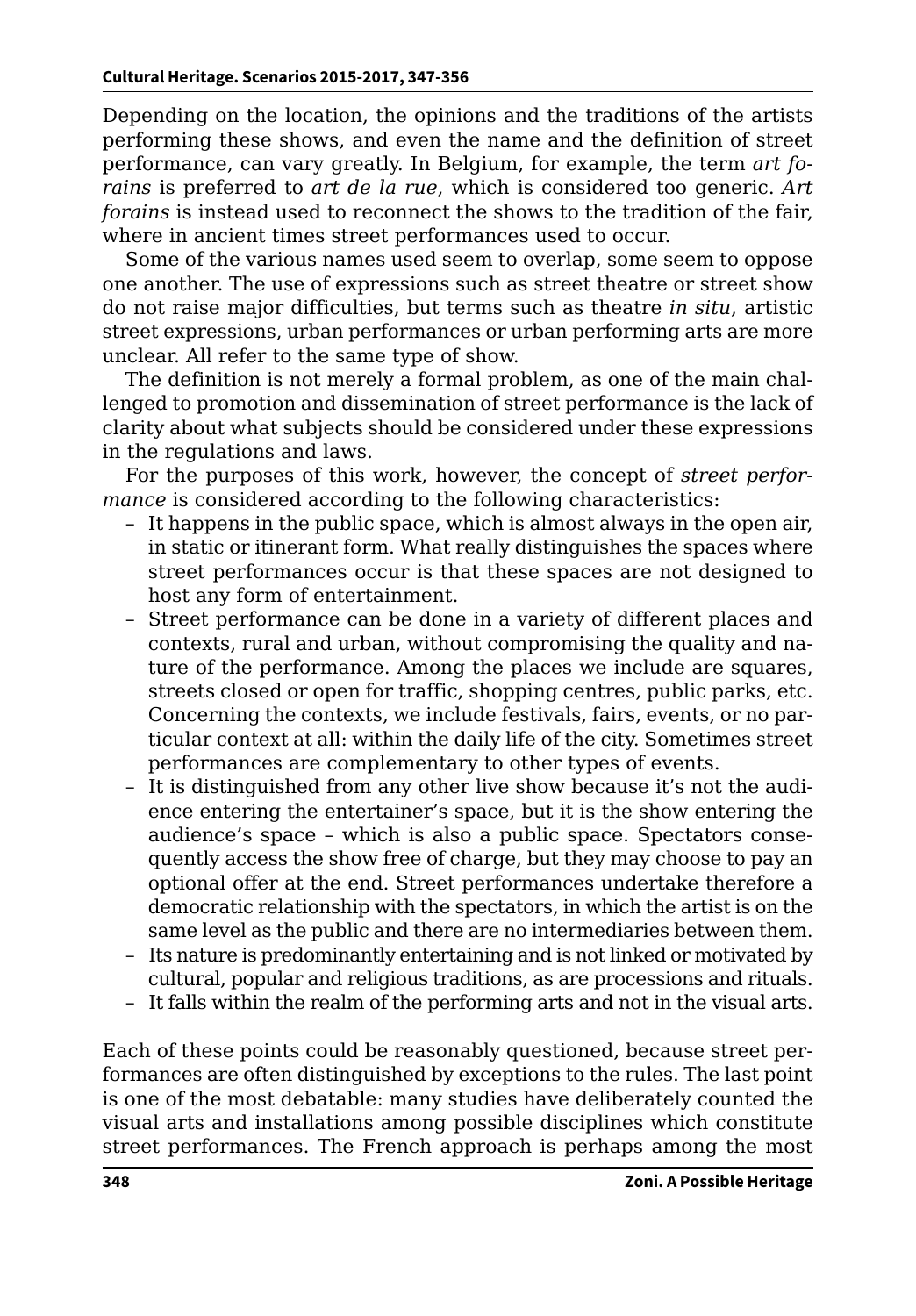resolute in embracing this methodological choice. In any case, the features mentioned above make it possible to condense a substantial gamut of relations between social groups, individual skills, public spaces and values into one category. It is therefore an interesting case study to analyse in light of the most recent instruments for the safeguarding of ICH.

#### **2 The Role of the Faro Convention and Its Spatial Framework**

The introduction of the Faro Convention inaugurated a season of policies and studies on cultural rights which has opened innovative points of view allowing us to move easily in this direction. It is an innovative Convention, which fits into the evolutionary trajectory of the thought on CH and decisively transforms its direction. Both the principles that it states and the cultural politics that it promotes are harbingers of a pluralistic approach which characterizes the action of the CoE and stands out for its holistic definition of the concept of CH (D'Alessandro 2014).

The interest here is to draw attention to one of the main changes introduced by the text on the debate on CH: it is the shift of attention from the object to the process, by focusing on the individual and individuals – that is, the community (Dolff-Bonekämper 2009). Cultural phenomena, therefore, multilayered in relation to good practices in management and education, become a space where individuals and communities reveal themselves and interact with a participatory approach. Moreover, CH is intended as a living and changing element, characterized by a dialectic that concerns the individuals and the places where they live.

These assumptions interest us because they offer the possibility to consider the morphology of street performance as a complex system of relations between artist, audience and location – and thus between communities and public spaces. In the text of the Convention the notion of place is absolutely detached from a precise topographic dimension and a fixed spatial reference. Therefore, it can first be interpreted as a social place, a space in which the expression and practice of a certain CH manifests itself. In this way, even a simple street may be related to CH, provided that individuals recognize within a specific meaning that is not replicable elsewhere because that precise place is essential to the existence of a cultural value. To protect the heritage, then, means to protect a set of social relationships that happen in a place that is foremost a relational space.

These considerations are very close to the reality in which an itinerant street performer operates while using the concepts and practices that characterize his work. His *savoir faire* is not identified in the specific discipline that is the object of his show, but in the process of creating a temporary cathartic moment which rests on the triple relationship described in the preceding paragraphs. It is an expertise through which he is able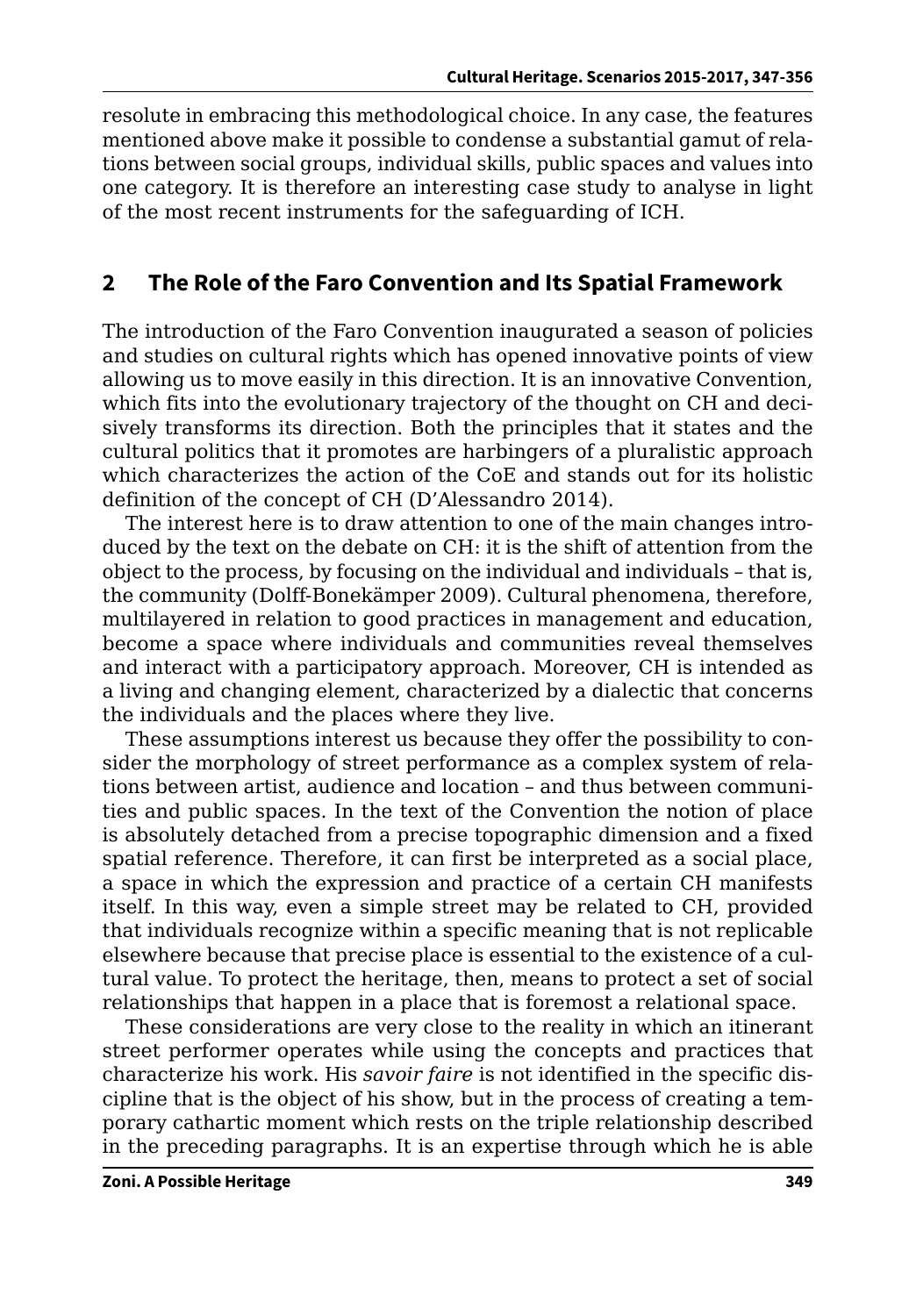to build a cultural and social event that, providing the right conditions for development, can go far beyond simple public entertainment.

Once we have identified the space of a square - or any other suitable place - as the centre of those connections between spectators and artists, we can interpret street performance as a systemic expression of a genuine heritage which exists here and now. It is not possible to fully understand the street art phenomenon by focusing exclusively on the action of the artists because the value of the performance is also constituted by the presence of an audience and the relationship with it. If we assume a particularly enlightened cultural policy, we could imagine urban spaces in which governments enact specific regulatory measures on the basis of cultural values linked to the communities of street artists. This kind of choice would be a revolution in the governance of these processes, especially considering that this vision could be extended to the regional or national level.

The Convention gives a formal space for debate and engagement in the safeguarding of projects to public institutions and affected communities. A simple example of a possible interaction between the two voices would be to identify and consider the areas where street performances traditionally occur as CH sites. It would be plausible to state that a square, depending on the activity of street performers, is part of the CH of a city. As such, the presence of artists and audiences in this place should be preserved, controlled and promoted, as stated in the concept of a HC given in art. 2. It is clear that, at present, even the most virtuous regulations do not take into account the possibilities offered by this approach. It goes far beyond the domain of administrative authorities. A practice based on this vision of cultural policy would be able to give a new direction to other crucial issues, such as the official recognition and promotion of street performances.

## **3 Taking Part in an Itinerant Cultural Heritage**

The bold assertion of cultural rights as an integral part of human life, like other fundamental rights, also creates the ground for a further step in this direction. Without departing from the scope of our discussion, it is interesting to recall here that the detailed definition of such rights under the Fribourg Declaration of cultural rights**<sup>1</sup>** also includes a right to identity and CH, and, as already highlighted elsewhere (Zagato 2015), it confirms that the right of everyone to engage with the CH of his choice has to be conceived as an aspect of the right to participate in cultural life, which is

**<sup>1</sup>** Fribourg Declaration on Cultural Heritage adopted on 7 May 2007, available at [https://](https://www1.umn.edu/humanrts/instree/Fribourg%20Declaration.pdf) [www1.umn.edu/humanrts/instree/Fribourg%20Declaration.pdf](https://www1.umn.edu/humanrts/instree/Fribourg%20Declaration.pdf) (2017-12-15).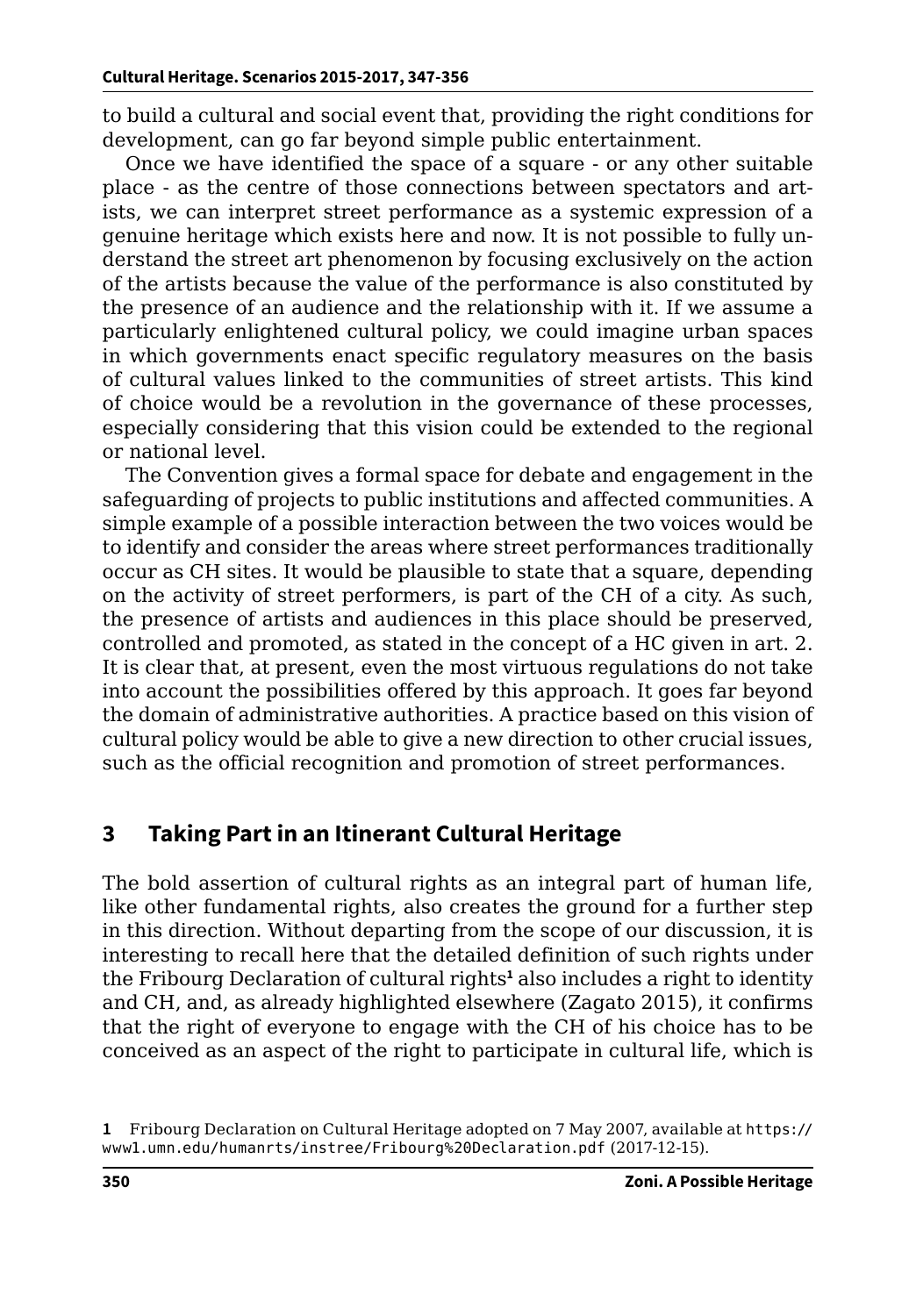affirmed by the Faro Convention (art. 15(1)(a)). The assertion of a right to CH that characterizes this Convention is an extremely important legal arrangement, especially if it is addressed to a community whose hallmarks are still ignored and are marked by a lack of or inconsistent acknowledgment on the part of civil society. By leverage with these rights, however, street performance and its artists could find a large and effective form of recognition. The problem is now to clearly establish how this community should and could reconfigure itself to fit within the text of the Convention.

To avoid misunderstandings, it is important to start by recalling that according to the action coordinated as in the art. 1, and in art. 1(b), the subject of law is not only collective but also individual. These two areas are not on the same level and this could lead to confusion: the fact that every individual has the right to their own cultural development or to participate in public cultural life is not connected to the needs of a community within the same rights. The distinction which regulates relationships between individuals and communities is therefore based on a responsibility that, like the right to property, is foremost personal. To exercise this right, therefore, requires answering specific responsibilities: in order to enjoy the aforementioned right on a collective level one must take part in a HC. Cultural liberty and the right to property, in essence, are exercised in compliance with group membership through a form of liability that arises from the individual and then moves to the community. We have to consider that the text is addressed to the Member States who must ensure the recognition of above responsibility and rights, a constraint from which the States cannot withdraw.

Here we deal with a conceptual cornerstone: a HC should not rely on this constraint, because the States assume it as an obligation. Member States, in fact, cannot do anything until the persons involved begin to cooperate in a rational and democratic manner. In our case, it would not be enough to deal with the problem by involving both the community of artists and the public institution: a third pole becomes necessary, as do clarifications that take into account the polymorphic nature of today's street performances. The large-scale vision we have adopted requires that public players are not considered only on a national scale, but also at the regional and subregional levels. Artists should try to find a form of cooperation or participation that can communicate with and be recognized formally by interested parties, public and private.

The federation is definitely a good starting point, as the various existing cases have demonstrated a strong potential for dialogue with the institutions concerned. In any case, it seems that the most effective form of cooperation - bearing in mind the nature of the problem - should include an international network: this could be a network of the various federations, which would be able to respond to problems that arise with superior expertise.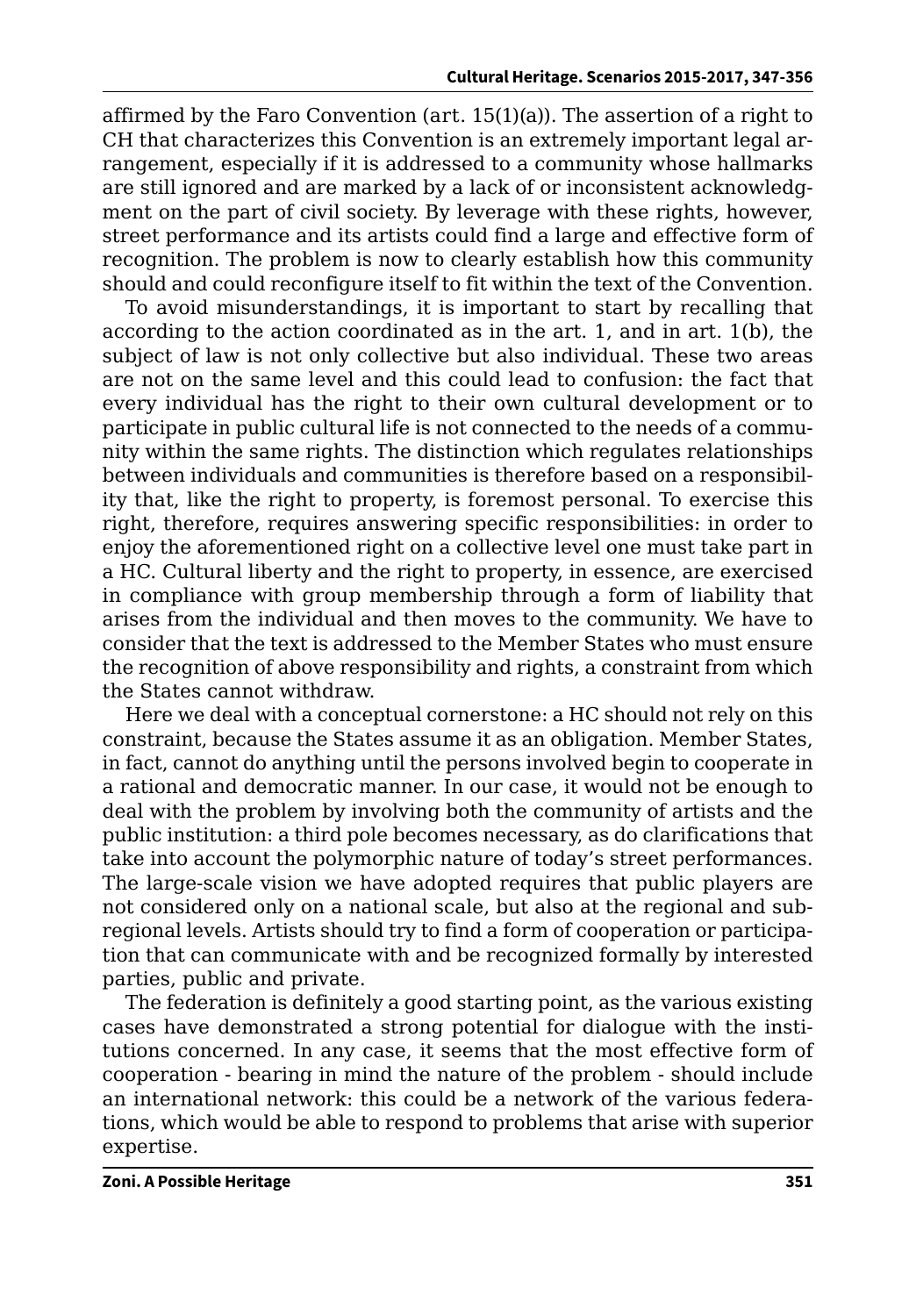Finally, we must also take into account the large presence of commissioners and therefore the presence of private organizations. The full implementation of art. 4(a), cannot lie outside the consideration of private stakeholders in the industry that we are analysing here. If it is true that "anyone who, alone or collectively, has the right to benefit from the CH and contribute to its enrichment", the presence of the private sector is essential, provided that this clause is not interpreted as a mere form of economic exploitation of CH. It is however necessary to acknowledge that private productions of street performance events are an essential part of this form of entertainment, without which it would not exist as we see it now.

This approach accommodates the full concept of *optimum competency synergy* that has been proposed elsewhere in relation to the liability and the right to heritage of communities. This synergy identifies the same three sectors (private, public and collective) as the key players of CH. It should be noted that, given the above concepts, the Faro Convention grants a strong potential to take a radical step forward in the dialogue with institutions and with civil society.**<sup>2</sup>** This is precisely what the street performance milieu needs.

Regarding the connection between a HC and the spatial context, we can make one last, important observation. The scope of the concepts contained in the Convention make it possible to consider the spatial reference in terms of ductility and adaptability. Gabi Dolff-Bonekämper (2009) specifies that "a HC can be built up across territories and social groups. It is defined neither in terms of the place where the heritage is situated, nor in terms of the social status of its members, who may participate on from elsewhere, even from a long way away".

Basically, this means that if anyone in the community is the owner of a right to cultural participation – as we stated above – we need to establish where and with whom any individual can exercise this right. What if, as in the case of street artists, the owner of said rights moves from one city to another, from one state to another: is, therefore, an itinerant? In this case, some questions remain to be clarified: we are discussing the place where a right is enjoyed, both on the spatial and social level. The Faro approach is relevant in this case as well: individuals may choose to belong to different communities at the same time or, by changing over time, to move into the social space and the physical space. Similarly, still moving, they can continue to belong to the same community without being limited to a fixed place. They can collectively or singly associate with other existing

**<sup>2</sup>** One of the main advantages of this Convention is the ability to focus attention on a particular aspect of the relationship between CH, social communities and territory, which has a major role in our case: it is the shift from the concept of government to the one of governance.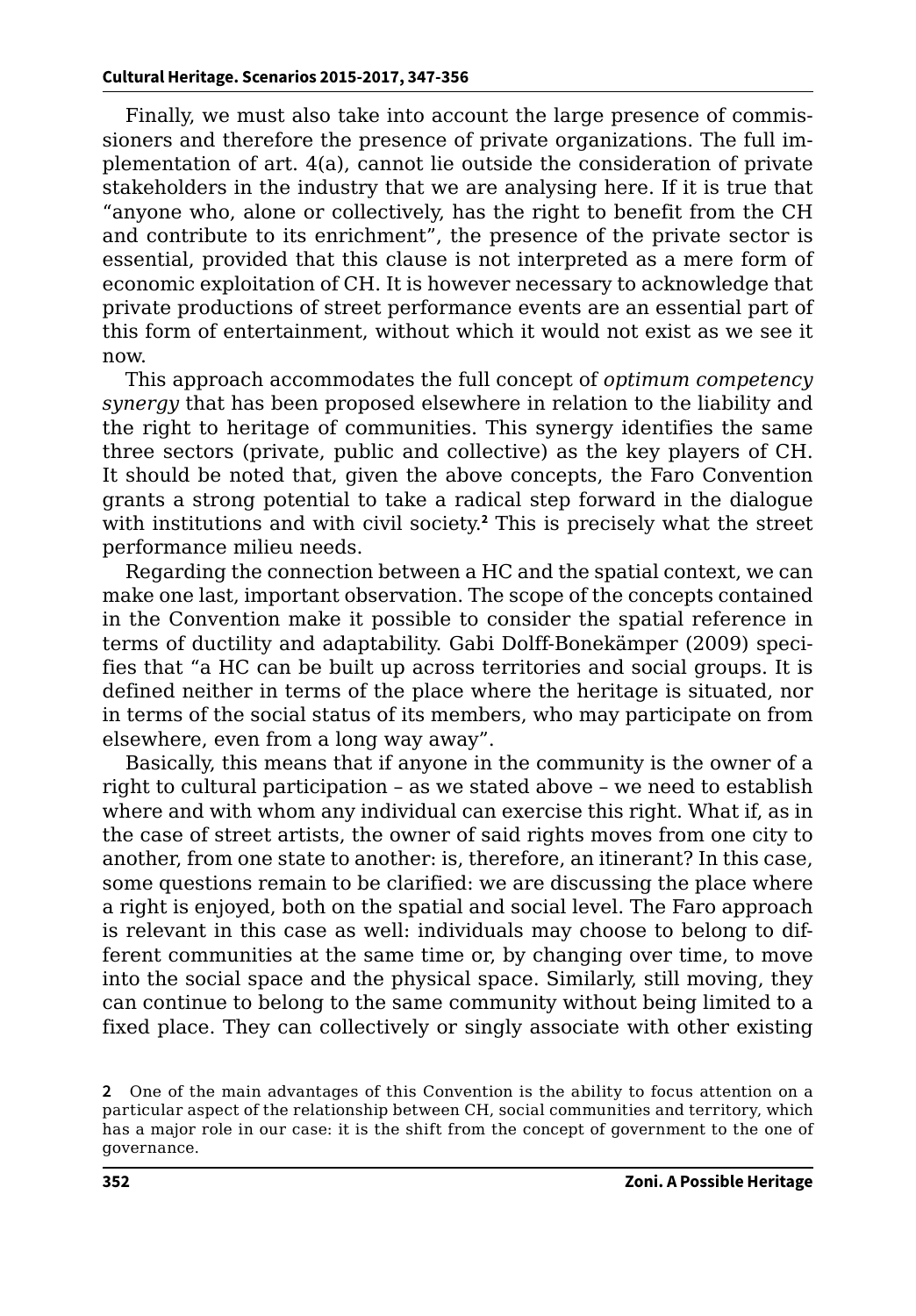groups that show some connection with their cultural identification, while retaining their requirements for mobility. In extreme cases, the concept of community asset can be extended to include the virtual belonging of individuals to that community. In addition, heritage communities can relate to a single industry, thus uniting people who work and cooperate in a common cultural order: this can be done temporarily or permanently. The spatial context as expressed by the Faro Convention can be extremely large or tiny, but cannot be a conceptually closed space. In our case, this strong adaptability is one of the main features that would allow an interpretation of street performers as an actual HC, whose spatial context is characterized by continuous mobility.

### **4 Conclusions**

It is interesting to consider that the provisions of the 2003 UNESCO Convention would not have led to similar results. The important concept of participation, interpreted as active presence of the holders of the practices in question, still firmly ties in to the concept of community, but here it is relegated to a transfer of competences in the form of administrative activity.**<sup>3</sup>** Operationally communities are seen here as a veritable social interface for the intangible heritage detection system, and their role is interpreted as a mediator between the governing bodies.

Furthermore, within the meaning of art. 2(1), the Convention only provides vague parameters to define "communities, groups and, in some cases, individuals". It can be stated within the meaning of that article that the practitioners and the depository of a heritage item are those who identify it as part of their heritage and who have an active role in its transmission and re-creation. Well, in the case of itinerant street performers, it is not a simple task to identify all of the cultural custodians. There are typically no particular difficulties in the attribution of certain elements of ICH to specific representative communities, because these communities are clearly established and easily identifiable. The relationship between individuals, heritage and territory is therefore resolved *a priori* and does not constitute an obstacle: it is instead the base upon which the framework of safeguards provided by the Convention operates. Regarding the dimension of street performances, however, we face difficulties: which community should be considered representative considering that all street performance communities are constantly changing and evolving, both in terms of space and in terms of individual members?

**<sup>3</sup>** Europe's diversity of forms of administration and the exchange of experience between these administrations gives an idea of how many different cases a street performer could face trying to carry out his work while respecting existing regulations.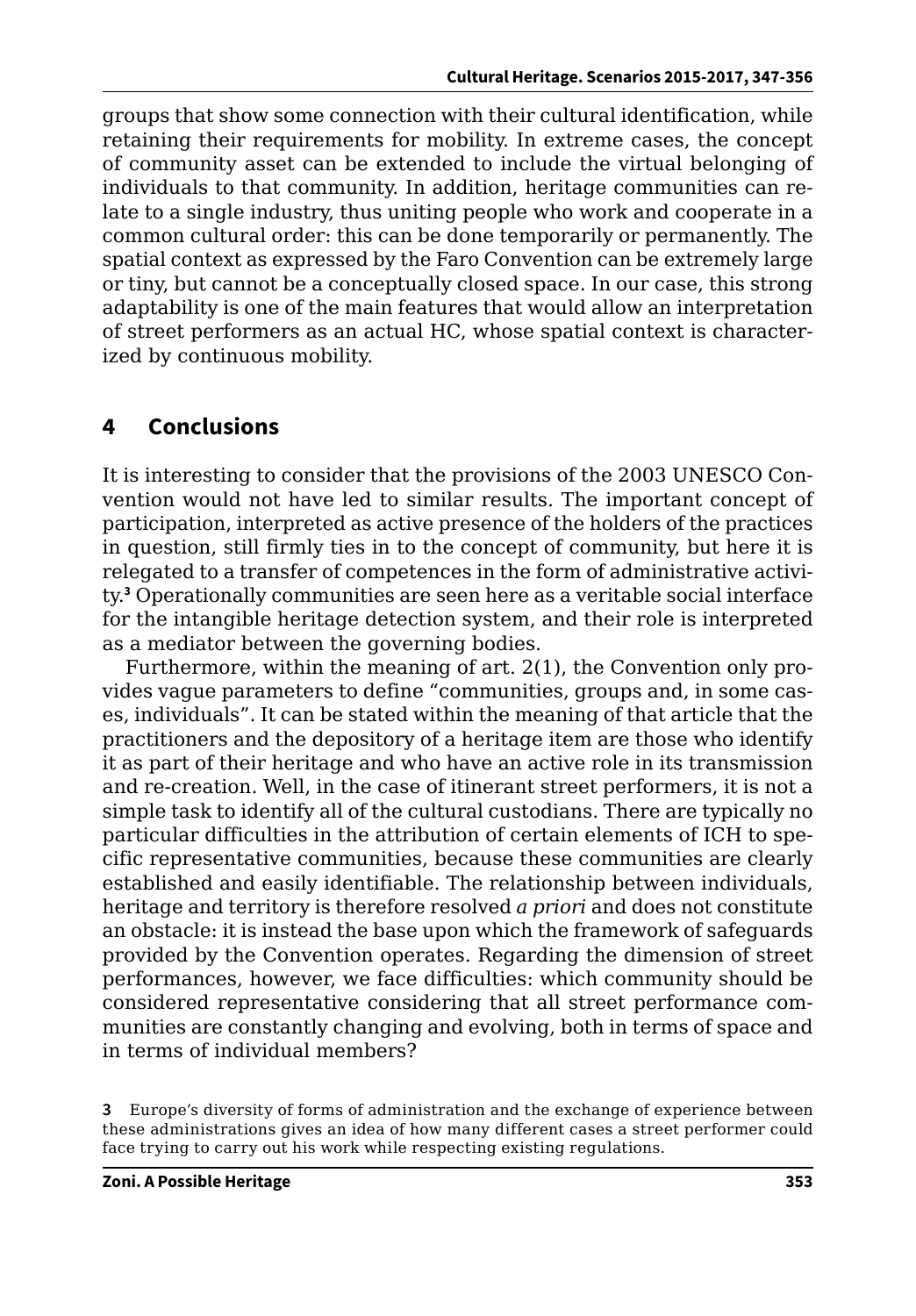The Faro Convention's provisions allow us to overcome these difficulties thanks to the trend towards an idea of evolving and changing heritage: CH does not imply an attitude toward the past, but it includes an element of constant transformation due to the interest and active participation of involved communities. The tools of governance that would be developed by virtue of that vision would be put to good use in the domain of street performances.

#### **Bibliography**

- Arantes, Antonio (2007). "Cultural Diversity and the Politics of Difference in Safeguarding Intangible Cultural Heritage". Blake, Janet (ed.), *Safeguarding Intangible Cultural Heritage: Challenges and Approaches, a Collection of Essays*. Leicester: Institute of Art and Law, 81-5.
- Autissier, Anne-Marie (2006). *Politiques culturelles des États européens: pour une nécessaire refondation* [online]. URL [http://www.espaces](http://www.espacestemps.net/articles/politiques-culturelles-etats-europeens)[temps.net/articles/politiques-culturelles-etats-europeens](http://www.espacestemps.net/articles/politiques-culturelles-etats-europeens).
- Blake, Janet (2007). *Safeguarding Intangible Cultural Heritage: Challenges and Approaches: a Collection of Essays*. Leicester: Institute of Art and Law.
- D'Alessandro, Alberto (2014). "La convenzione quadro del Consiglio d'Europa sul valore dell'eredità culturale per la società (Faro, 27 ottobre 2005)". Picchio Forlati, Maria Laura (a cura di), *Il patrimonio culturale immateriale*. Venezia: Edizioni Ca' Foscari Digital Publishing, 217-222. DOI [10.14277/978-88-97735-66-3](http://doi.org/10.14277/978-88-97735-66-3).
- Di Gioia Laetitia; Gonon Anne; Chaumier, Serge (2006). *Politiques culturelles en faveur des arts de la rue et des arts de la piste en Europe*. Paris: Hors les murs.
- Dolff-Bonekämper, Gabi (2009). "The Social and Spatial Frameworks of Heritage". *Heritage and beyond*. Strasbourg: Council of Europe Publishing, 69-74.
- Garzoni Tommaso [1585] (1996). *La piazza universale di tutte le professioni del mondo*. Torino: Einaudi.
- Indipendent Street Arts Network (2003). *Street Arts: a User's Guide*. Winchester: ISAN.
- Lacombe, Robert (2004). *Le Spectacle vivant en Europe: modèle d'organisation et politiques de soutien*. Paris: La Documentation française.
- Lapiccirella Zingari, Valentina (2011). "Le frontiere dell'immateriale". Zagato, Lauso; Vecco, Marilena (a cura di), *Le culture dell'Europa, l'Europa della cultura*. Milano: FrancoAngeli, 79-91.
- Picchio Forlati, Maria Laura (a cura di), *Il patrimonio culturale immateriale*. Venezia: Edizioni Ca' Foscari Digital Publishing. DOI [10.14277/978-](http://doi.org/10.14277/978-88-97735-66-3) [88-97735-66-3](http://doi.org/10.14277/978-88-97735-66-3).

Pretini, Giancarlo (1981). *La grande cavalcata*. Udine: Trapezio.